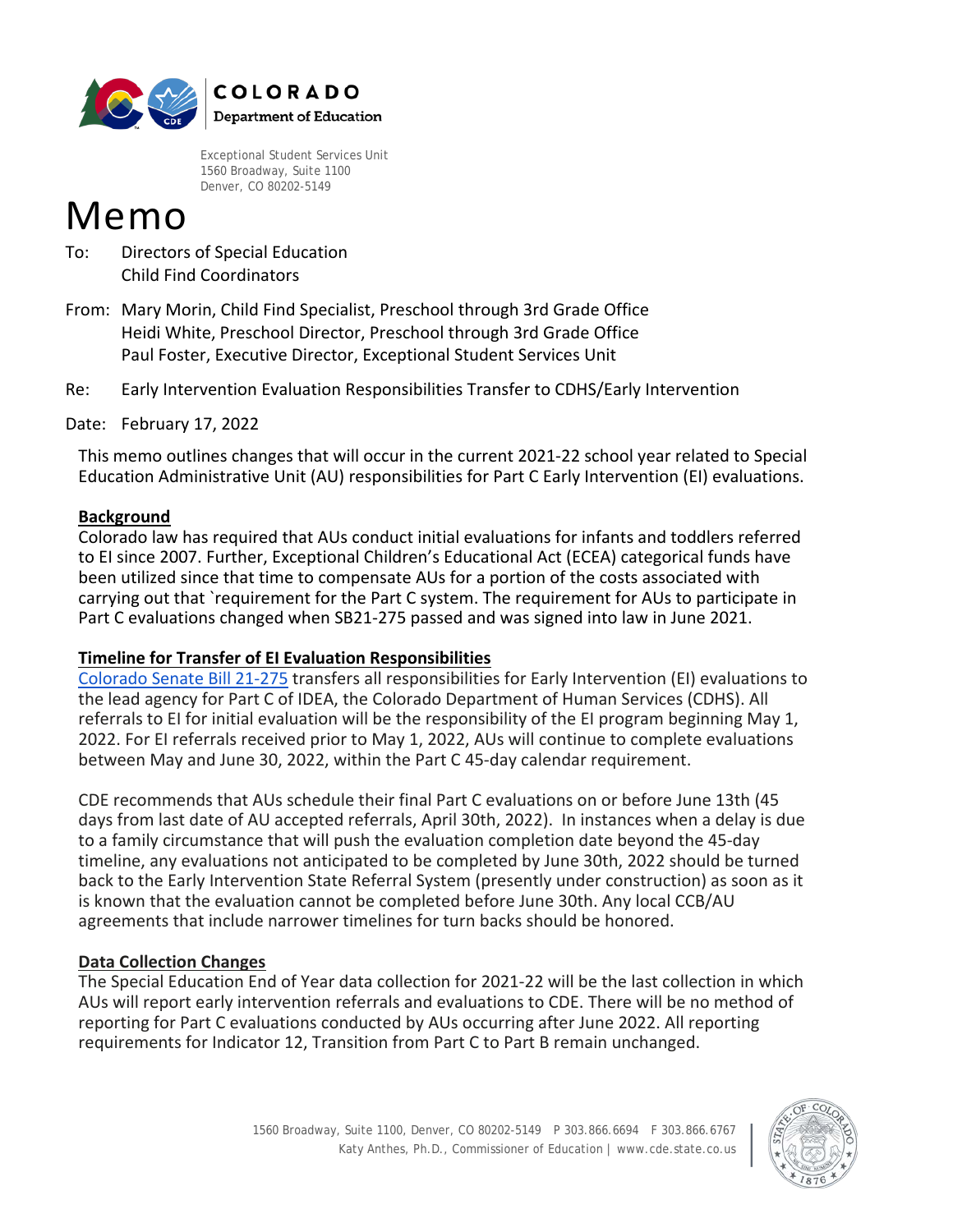### **Staffing and Funding Implications**

Funds for AUs to conduct this school year's EI evaluations will be distributed from two sources: 1) Exceptional Children's Educational Act Child Find distribution, which is based on the ECEA formula, distributed in proportion to the number of evaluations conducted by each AU in the prior school year, and 2) As instructed by the new law, an additional allocation of state funds in the amount of \$6,888,983 will also be distributed by CDE to AUs using the ECEA distribution formula. The CDHS and CDE are currently working on the process for transfer of the funds to CDE. Once the timeline for distribution to AUs has been finalized, a notification will be made to Special Education Directors and fiscal contacts for each AU.

Importantly, the ECEA funds previously earmarked for Part C child find evaluations remain in the ECEA fund moving forward and have been reallocated to support Part B. We encourage AUs to consider utilizing these funds to support Part B Child Find requirements, including the transition process for children from Part C to Part B, as well as timely evaluation of preschool children referred to Part B. The number of four-year old children referred to Child Find may increase in the coming years because of changes to Colorado's early childhood system in 2022 and implementation of universal preschool in July of 2023.

Preschool focused Child Find personnel may also need to do more outreach to non-public childcare providers to support relationships and understanding of the referral procedures when a preschool aged child served in the community is suspected to need special education and related services.

## **Transition of Children from Part C to Part B**

The new law requires the CDHS, as the Part C Lead Agency, and CDE, as the Part B Lead Agency, to update our existing Interagency Agreement (IA). Changes to this agreement are needed to remove all references to AU responsibilities for initial Part C evaluations. The focus of the revised agreement is collaboration (at local and state levels) to ensure a smooth transition of children from Part C into Part B, including a change in the timing of Part B/AU notification of children exiting Part C who are potentially eligible for Part B.

Specifically, changes to notification timing will take effect on July 1, 2022. Starting at that point, timely notification by EI to AUs of potentially eligible children must occur not later than when a child is two years six months of age. However, if the child has a low incidence diagnosis including, but not limited to, visual impairment (including blindness), hearing impairment (including deafness), or deaf-blind, timely notification is defined as two years and three months.

The revised Interagency Agreement was developed with significant stakeholder input through a task force that has advised CDHS and CDE throughout the timeline of planning and implementing the changes made through SB21-275. One of the products required in the new law, and outlined in the revised IA, as well as informed by stakeholder input, is the development of standard parent communication materials for families of children enrolled in Part C, to inform them of the requirements and opportunities related to transition from Part C into Part B services.

The parent materials will be customizable to include the specific local contacts for both Part C and Part B who will support families through the transition process. All AUs and Part C entities are expected to utilize the new parent materials and to comply with the requirements of the revised Interagency Agreement. We expect these materials to be available for use with parents starting in the Spring, and no later than July 1, 2022.